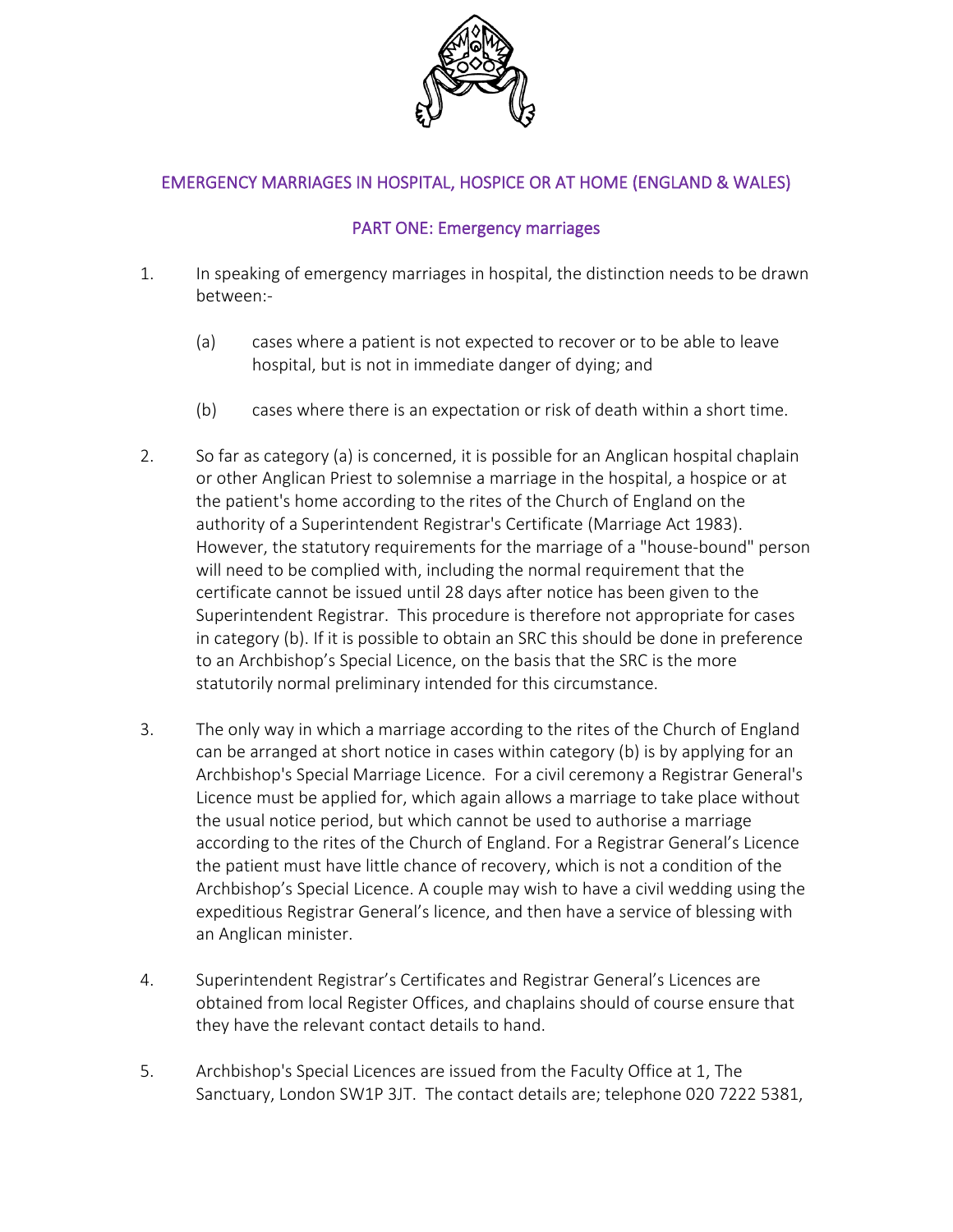email **faculty.office@1thesanctuary.com**. Emergency marriages in hospital by the Archbishop's Special Licence should be brought to the Faculty Office's attention by telephone. The Office is open Monday to Friday during normal office hours, except on public holidays. At other times, where there is genuine urgency, telephone contact can be made with one of the members of staff, through the out-of-hours number: 07718 394974.

- 6. This Office is willing to send and receive copies of the documentation referred to below by email to expedite matters, on the understanding that the hard copies will be sent on afterward.
- 7. It is important that, at the outset, clergy talk through the choices available to the couple. It might be appropriate to explain the choice between Anglican marriage by an Archbishop's Special Licence and civil marriage by Registrar General's Licence (with or without a service of blessings). Generally, clergy must be careful (although not unsympathetic) in the way they approach (re-) marriage in hospital, especially because of the implications to Wills, inheritance, family harmony and the possibility, in some circumstances, that the patient will have a diminished mental capacity for rational decision making because of illness. Please see also Part Two below.
- 8. An Archbishop's Special Licence is a privilege to which certain conditions are attached:
	- (a) The couple should genuinely desire a wedding according to the rites and ceremonies of the Church of England;
	- (b) there must be a need for the wedding to take place in hospital, a hospice or in the couple's home;
	- (c) the families of the couple should support the intended marriage and the marriage should not be the cause of scandal;
	- (d) both parties to the marriage must be of sound mind, and not mentally incapacitated because of his/her/their illness
	- (e) persons divorced with a former spouse still living must comply with House of Bishops' Advice to Clergy (see Part Two)

Applications should be submitted on the prescribed application form, copies of which are available from the Faculty Office.

9. In connection with applications for Special Marriage Licences certain documentation is required: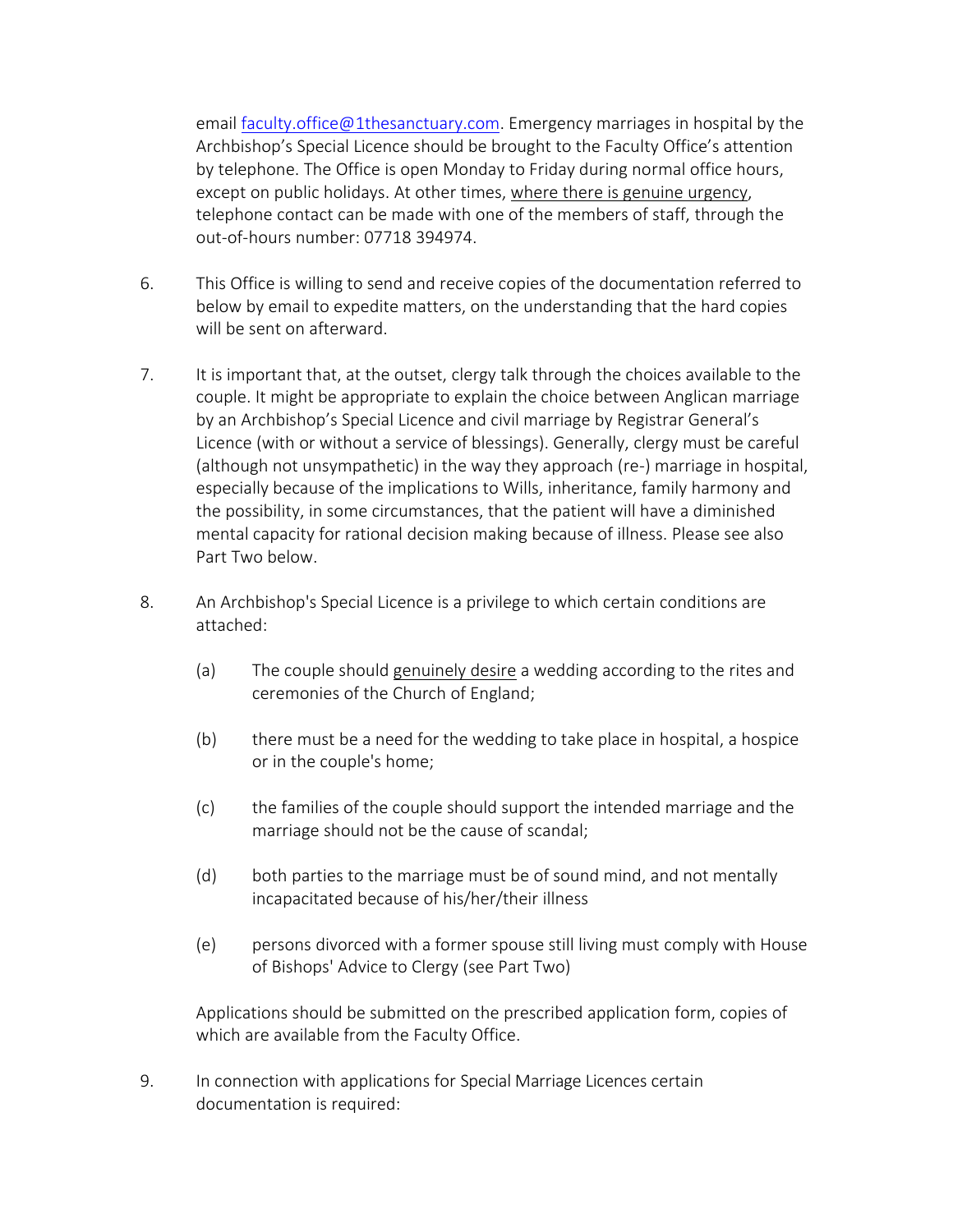- (a) A letter from the doctor in attendance which states that "the patient is seriously ill, is unlikely to recover, cannot/or should not be moved to a place registered for a marriage and understands the nature of marriage". The exact wording of this documentation is important and you may like to use the enclosed example as a model (Annex A),
- (b) A note of authorisation from the hospital or hospice management. (Annex B).
- (c) A letter from the member of the clergy setting out the circumstances of the application.
- 10. The Special Licence application has two stages. The first is the completion of the prescribed application form with the couple and the sending of this and the documents listed above to the Registrar. If the application is approved, the second stage is for an Affidavit and Commission to be sent out and sworn either by the bride or bridegroom before the officiating priest. On receipt of these papers the Licence may then be granted and issued. If the patient is in an unstable condition the Licence can be drawn up for the marriage to take place 'AT ANY TIME' including outside the statutory hours for Church of England marriages of 8 a.m. to 6 p.m.
- 11. Please consider the need to have marriage registers available for the ceremony, which should be the marriage registers of the parish church in which the hospital or hospice is situated, and you should be in touch with the incumbent to gain loan of these.
- 12. Finally, I am sure you will be very much aware that one of the reasons why a couple sometimes request marriage in such circumstances is to ensure that the survivor inherits the property of the person who is not expected to recover. Whether a priest thinks the case is an appropriate one for an "emergency" marriage is of course a matter of his or her own discretion, but it is clear that in some cases the couple's concerns could be met by a Will made on the basis of proper legal advice. Even where the marriage does take place that it is not a substitute for making a satisfactory Will. In this context, it is particularly important for the issue of a Special Marriage Licence that officiating clergy satisfy themselves, so far as possible, that the close families of the couple are supportive of the marriage.

#### PART TWO: Divorcees with a spouse still living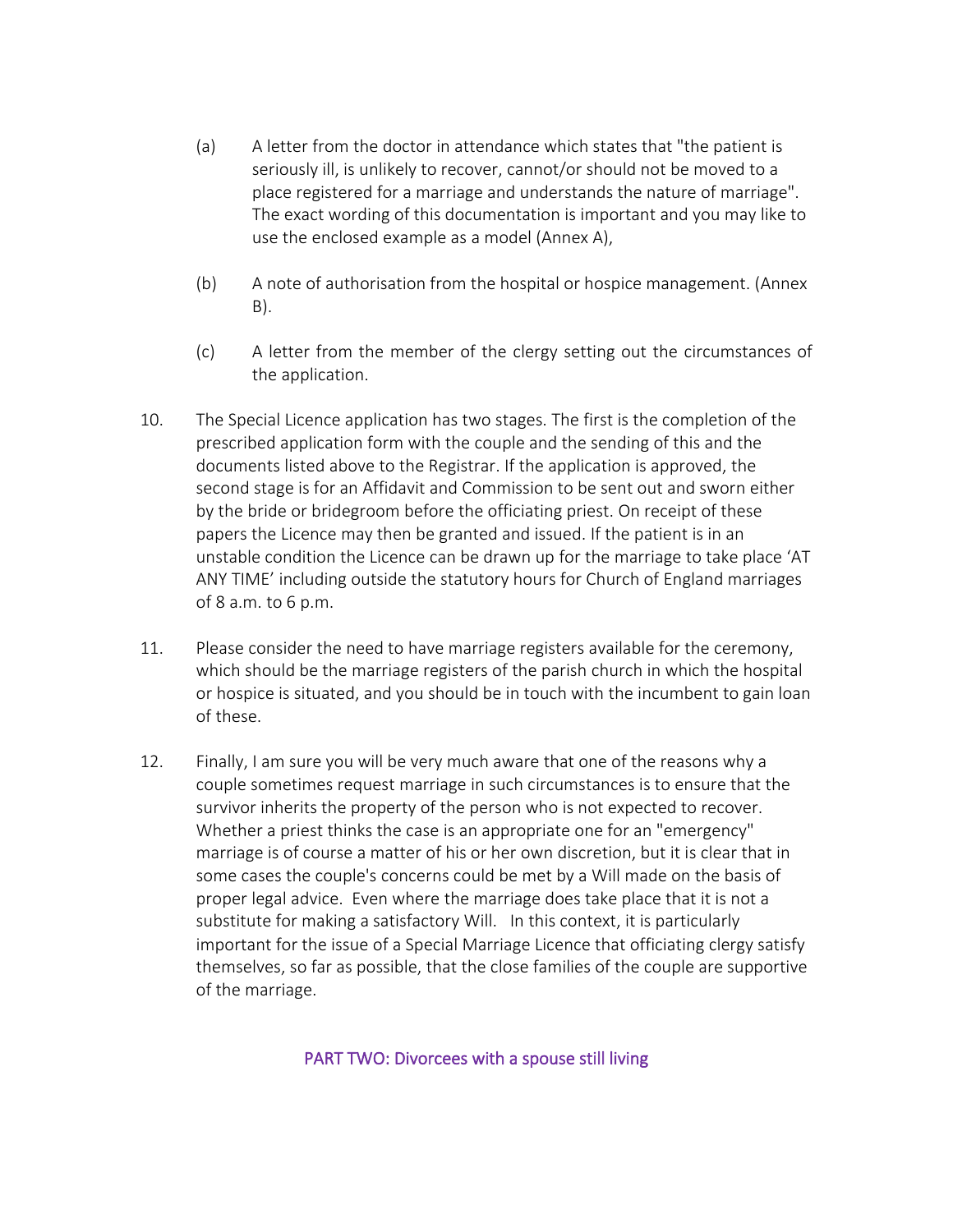- 13. In the light of the decisions of General Synod, in particular the rescission of the marriage resolutions of the Canterbury and York Convocations and the issuing of the Advice to the Clergy by the House of Bishops in November 2002, the Archbishop of Canterbury reviewed his policy on the issue of Special Licences in such cases. In line with the decision of the Synod and the teaching of the Church (contained in Canon B.30) Licences may be available only in exceptional circumstances and in particular, there must be evidence that the couple have been interviewed as recommended in the House of Bishops' Advice to the Clergy (GS1449B), available from Church House bookshop, and available through the Internet.
- 14. Clergy should be aware that applications for Special Licence from divorcees who have a former spouse still living are treated with some care and are not necessarily guaranteed of success. Some clergy have expressed a difficulty to confront applicants with the House of Bishops' Advice and to ask the difficult questions, especially if the applicant is seriously ill. Where there are pastoral difficulties of this nature please feel free to discuss with one of the Clerks.
- 15. Applications of divorced persons who wish to remarry in the lifetime of their former spouse should be accompanied with the questionnaire in annex C.

#### PART THREE: Marriages in Hospital, Hospice or at Home of Relatives

- 16. You may be asked whether it is possible for a marriage in hospital, a hospice or at home to take place of persons who are not themselves confined to the hospital, but who wish to marry in the sight of a close relative from his or her sickbed. This is only possible by Archbishop's Licence, and requests of this nature should be made to the Faculty Office directly. In these circumstances a close relative is normally defined as a child, sibling or parent of the patient.
- 17. Clergy are always welcome to contact one of the Clerks at the Faculty Office who will be pleased to assist.

Neil Turpin Chief Clerk Office of the Court of Faculties

020 7222 5381 [www.facultyoffice.org.uk](file:///M:/Documents%20and%20Settings/lxt/Local%20Settings/Temporary%20Internet%20Files/Local%20Settings/Temporary%20Internet%20Files/www.facultyoffice.org.uk)

Revised: 9<sup>th</sup> April 2020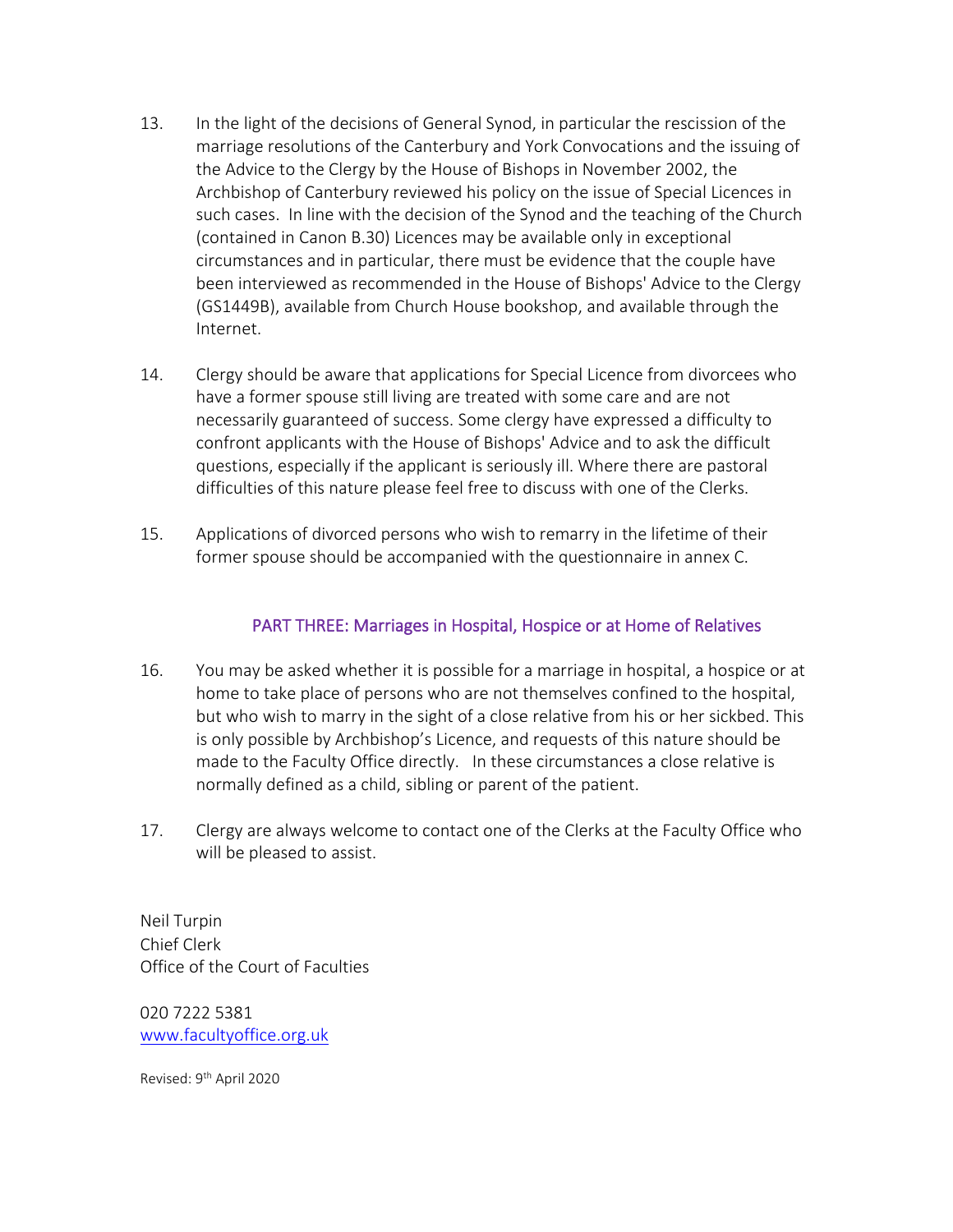## ANNEX A EMERGENCY MARRIAGES IN HOSPITAL/HOSPICE/AT HOME

To be printed on Hospital/Hospice/GP Practice Headed Paper

Patient's full name:

Hospital/Hospice:

I certify that:

I am in attendance on the above named patient;

the patient is seriously ill [and is not expected to recover];

the patient cannot be moved from the hospital/hospice/patient's home to a place registered for marriage; and

the patient understands the nature and purport of marriage.

Doctor's signature:

Doctor's qualifications:

Date: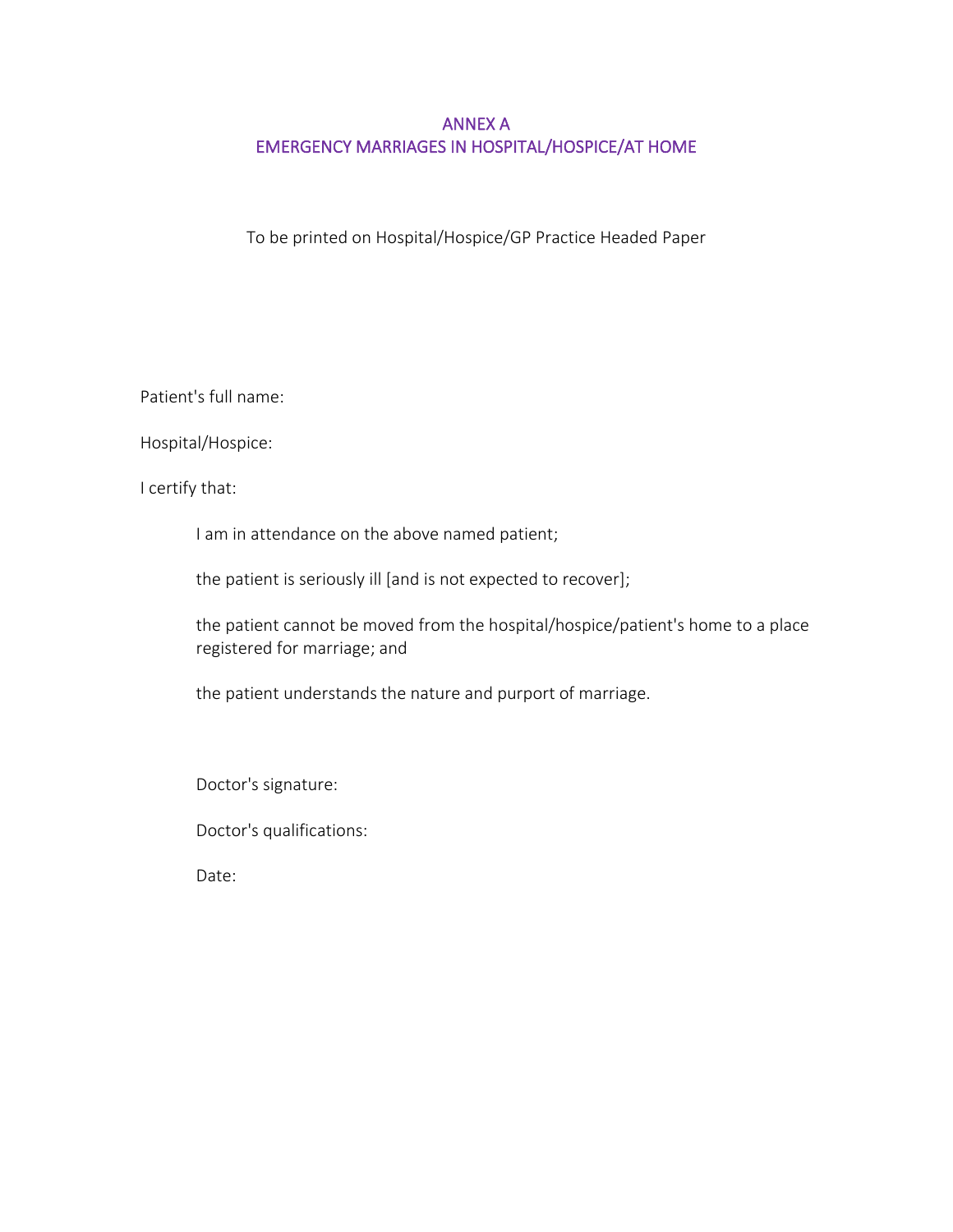### ANNEX B EMERGENCY MARRIAGES IN HOSPITAL/HOSPICE

To be printed on Hospital/Hospice Headed Paper

Patient's full name:

Hospital/Hospice:

I confirm that permission is given for the above named patient to be married in the above hospital/hospice.

Name and position:

Date: